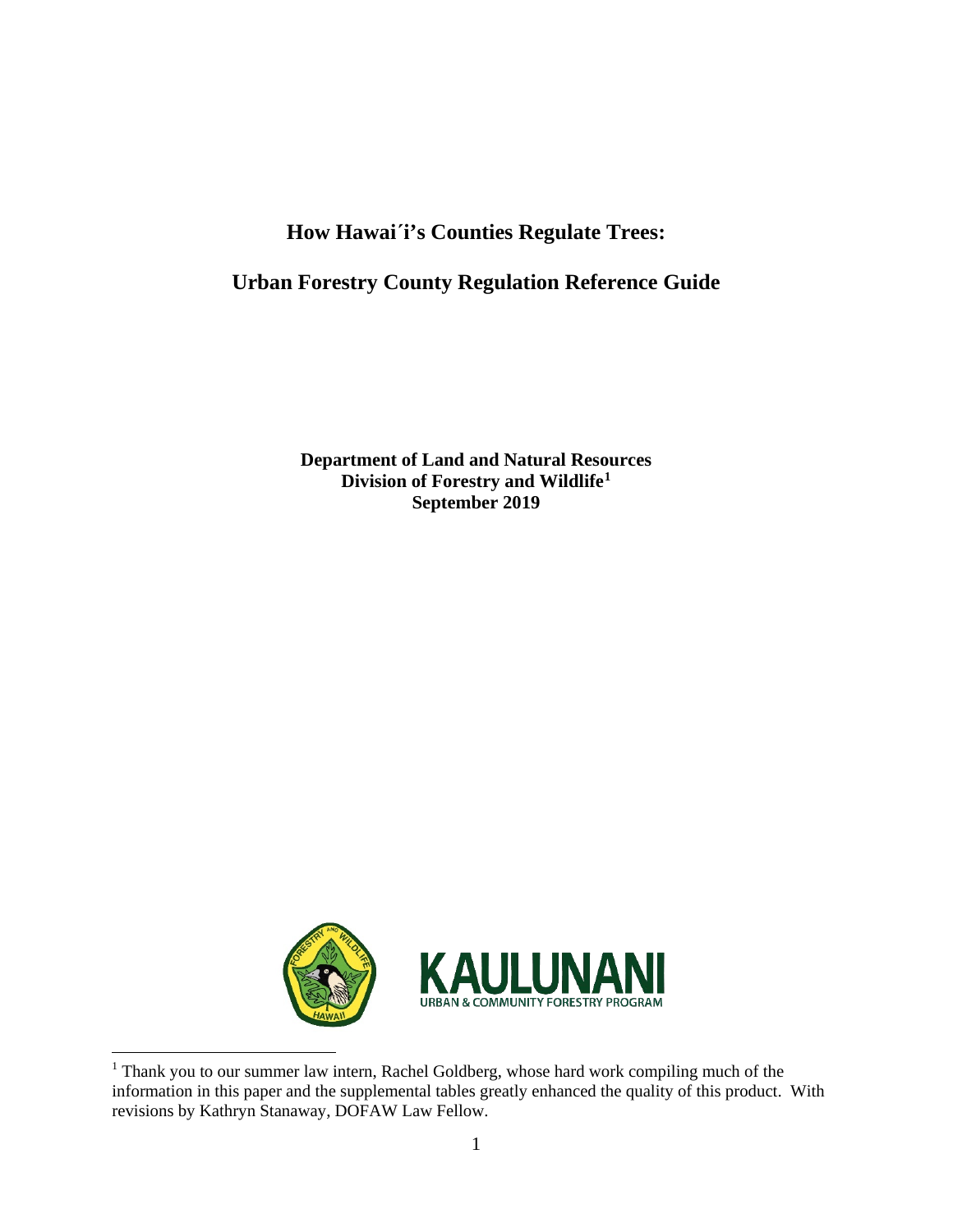# **Table of Contents**

| I.        |    |                                                                                    |  |
|-----------|----|------------------------------------------------------------------------------------|--|
| П.        |    |                                                                                    |  |
| Ш.        |    |                                                                                    |  |
| A.        |    | County Powers Derived from the Hawai'i Constitution and the Hawai'i Legislature  4 |  |
| <b>B.</b> |    |                                                                                    |  |
| C.        |    |                                                                                    |  |
|           | 1. |                                                                                    |  |
|           | 2. |                                                                                    |  |
|           | 3. |                                                                                    |  |
|           | 4. |                                                                                    |  |
| D.        |    |                                                                                    |  |
|           | 1. |                                                                                    |  |
|           | 2. |                                                                                    |  |
|           | 3. |                                                                                    |  |
|           | 4. |                                                                                    |  |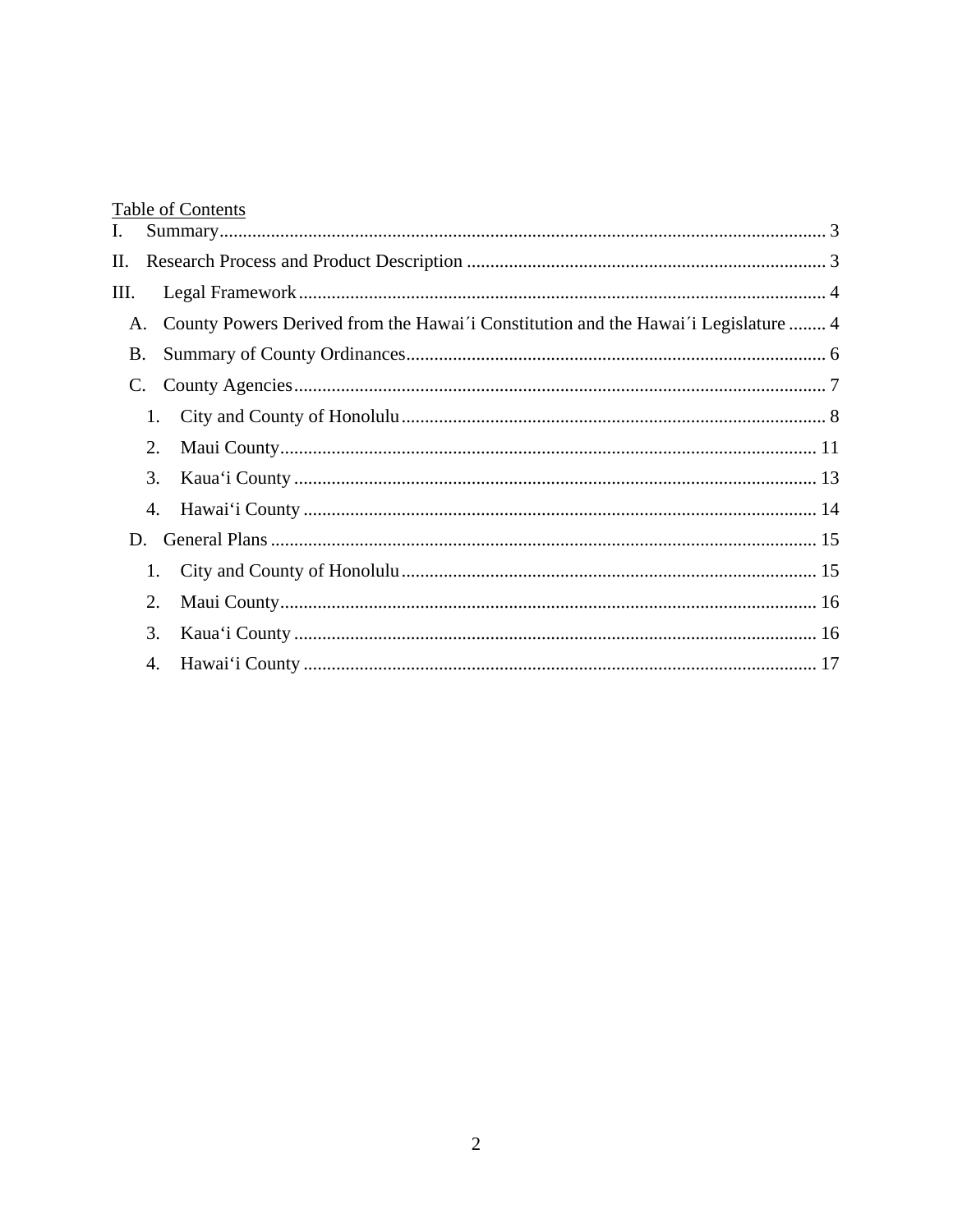#### <span id="page-2-0"></span>**I. Summary**

Urban trees can be beneficial to the public because they provide shade, oxygen, and generally make the urban landscapes more beautiful. Maintaining those trees and having the right species of trees for urban landscapes is fundamental to public long-term benefits. In Hawai´i, along public streets and within public parks, the responsibility of maintaining trees in public spaces and deciding where to plant them on public land falls to the counties. Counties also regulate trees found on private property through zoning and design district regulations and construction projects. Additionally, trees may be regulated by class including exceptional tree or hazardous tree.

The purpose of this summary paper is to serve as a broad overview of all existing county regulations that function to regulate trees in some way for four of Hawai´i's counties: City and County of Honolulu, Maui County, Hawai´i County, and Kaua´i County. The supplemental excel tables are to function as a county tree regulation reference of ordinances, charter sections, and general plan policies and objectives.

## <span id="page-2-1"></span>**II. Research Process and Product Description**

The research for this project was sourced from four primary resources including county charters and ordinances, general plans and district plans, administrative rules located on agency websites, and a cursory review of county master plans. Additionally, research for this project incorporated work that was completed by previous interns Rachel Ray (2018, Department of Land and Natural Resources, Division of Forestry and Wildlife) and Honour Booth (2018, City and County of Honolulu, Office of Climate Change, Sustainability and Resiliency and University of Hawai'i Sea Grant College Program), who researched ordinances regulating trees in the City and County of Honolulu.

Two final products result from this research. The first product is this summary paper that describes the legal framework for this issue to provide context for county ordinance authorities and county agency mandates. Section III.A discusses broad county powers derived from the Hawai´i Constitution and Hawai´i legislature. Specific county agency mandate information and administrative rules hyperlinks are included in Section III.B, if available. Section III.C briefly summaries county general plans broad objectives and policies related to trees and provides a hyperlink to each current general plan. The second product are excel tables divided by tabs containing excerpts from county charters, codified ordinances, and county general plans, all related to trees, for each of the four counties.

The process for this research began with key word searches in county ordinances themselves. County ordinances are:

An authoritative law or decree. Municipal governments can pass ordinances on matters that the state government allows to be regulated at the local level. A municipal ordinance carries the state's authority and has the same effect within the municipality's limits as a state statute.<sup>[2](#page-2-2)</sup>

<span id="page-2-2"></span> <sup>2</sup> ORDINANCE, Black's Law Dictionary (11th ed. 2019).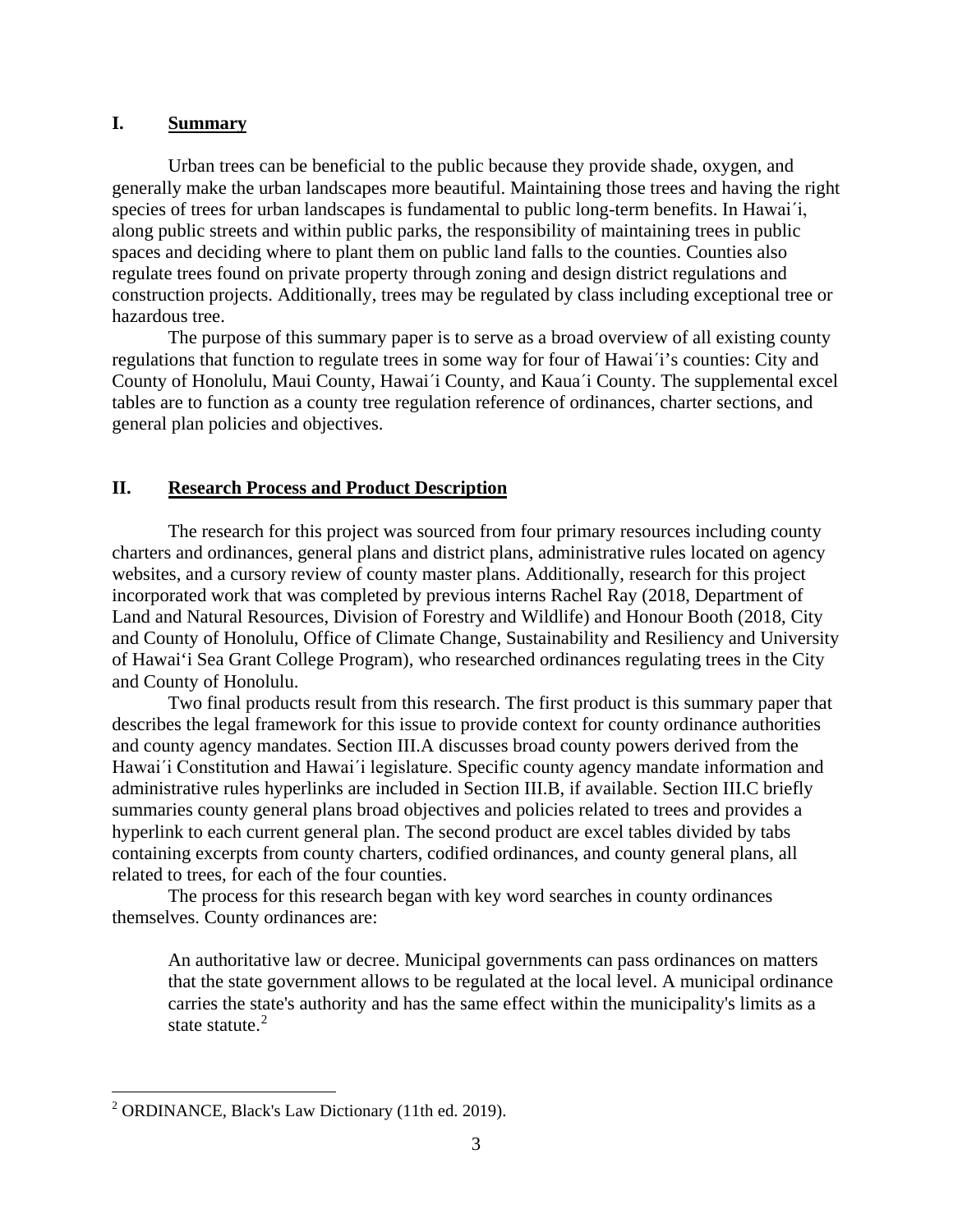Searching using key words such as "tree/trees", "flora", and "vegetation," through each of the county ordinances was somewhat helpful. Most ordinances are subtle regarding trees, speaking indirectly about them while referencing other issues. For example, an ordinance regulating minimum yard requirements in front buildings, or another regulating the desire to preserve the aesthetic and character of a particular neighborhood, are both types of ordinances that affect trees, but do not specifically name trees in the language of the ordinance itself. Thus, it helped to expand search terms to include "landscape/landscaping," and read through each ordinance to get a broader sense of how the regulation affected trees.

Each county adopted a charter and relevant sections are included in the tables. A municipal charter is "[a]n instrument by which a municipality is incorporated, specifying its organizational structure and highest laws."<sup>[3](#page-3-2)</sup> The Hawai'i Constitution grants counties the authority to adopt a charter for self-government.[4](#page-3-3)

Each county's General Plan was also reviewed, and all sections that either referenced urban forestry, or applied to urban forestry more broadly are included in the tables. County General Plans are written by each respective county to "define the overall theme, goals, objectives, policies, and priority guidelines," and "address the unique problems and needs of each county."<sup>[5](#page-3-4)</sup> These plans generally discuss the population and physical development patterns within each county.<sup>[6](#page-3-5)</sup> A county's General Plan must be in line with its county charter.<sup>[7](#page-3-6)</sup> In addition, the Hawai´i State Planning Act, or Chapter 226, HRS, together with most county charters, require counties to develop general plans that contain policies and objectives for county-wide land use planning.[8](#page-3-7) Ordinances may be derived from policies in the county general plan.

Finally, the county agency mandates and administrative rules were reviewed for actions related to trees. Counties authorize certain agencies to carry out activities by ordinance. Those agencies may be authorized to promulgate administrative rules. Administrative rules are "officially promulgated agency regulation[s] that have the force of law."<sup>[9](#page-3-8)</sup> A county agency must be granted authority to promulgate administrative rules by the county council or county charter, depending on the county.

#### <span id="page-3-0"></span>**III. Legal Framework**

#### <span id="page-3-1"></span>**A. County Powers Derived from the Hawai´i Constitution and the Hawai´i Legislature**

Hawai´i has four counties – the City and County of Honolulu, the County of Maui, the County of Kaua'i, and the County of Hawai'i.<sup>[10](#page-3-9)</sup> The Hawai'i Constitution vests these counties

<span id="page-3-2"></span> <sup>3</sup> CHARTER, Black's Law Dictionary (11th ed. 2019).

<span id="page-3-3"></span><sup>4</sup> *See* Haw. Const. Art. VIII § 1 & 2.

<span id="page-3-4"></span><sup>5</sup> *See* HRS § 226-52(a)(4) (1991).

<span id="page-3-5"></span><sup>6</sup> *See id*. County General Plans must follow the guidelines from HRS § 226-58.

<span id="page-3-6"></span><sup>7</sup> *See* HRS § 226-58(a) (1991).

<span id="page-3-7"></span><sup>8</sup> *See* Section III.A.

<span id="page-3-8"></span><sup>9</sup> ADMINISTRATIVE RULE, Black's Law Dictionary (11th ed. 2019).

<span id="page-3-9"></span> $10$  There are five counties in Hawai'i, but for purposes of this paper, it is not necessary to summarize regulations for Kalawao County on Moloka'i.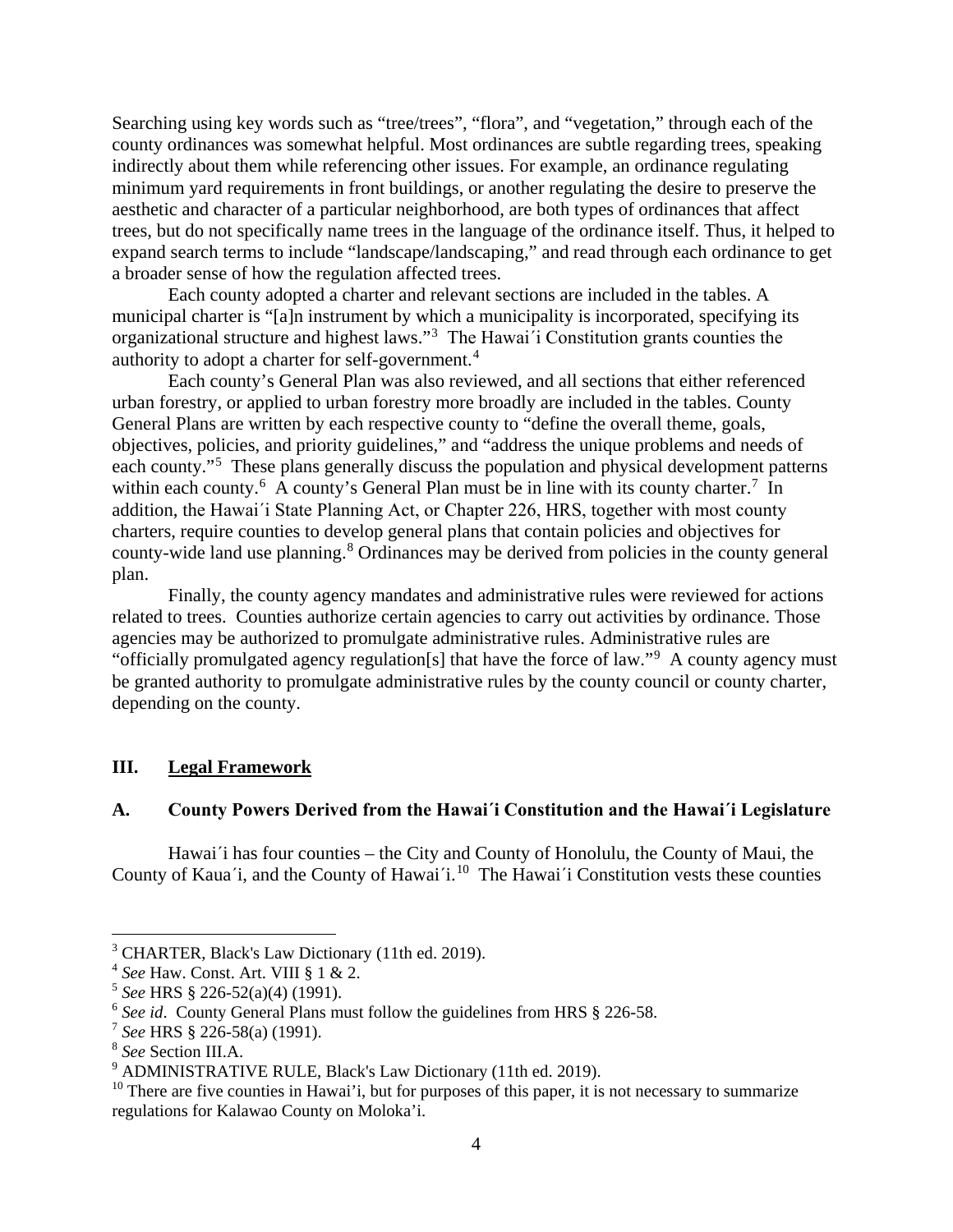with all their powers.<sup>11</sup> While counties have the power to frame and adopt a charter for selfgovernment, the Hawai´i legislature has the power to create counties, and has retained the power to confer certain functions to the counties and enact general laws.[12](#page-4-1)

The legislature granted counties authority to enact general laws in these specific areas related to tree regulation:

- 1. Powers of the County. Chapter 46, Hawai´i Revised Statutes (HRS), describes provisions common to all counties in Hawai´i. In HRS § 46-1.5, the Hawai´i legislature granted counties the authority to make and enforce local ordinances and rules necessary to public health, life, and property that are not inconsistent with the intent of existing state statutes.<sup>13</sup> Specifically, the legislature provides counties may regulate local waterway management actions, eminent domain for public purpose, fees for county services, nuisance, local police matters, sanitation and litter, and building regulation,  $14$  Counties may impose civil, in addition to criminal penalties, for violations of county ordinances or administrative rules following notice of violation or requests to cease the violation.<sup>[15](#page-4-4)</sup> The process for civil penalties must follow Chapter 91, HRS.<sup>[16](#page-4-5)</sup>
- 2. Exceptional Trees. Chapter 58, HRS, provides that it is the State's policy to protect exceptional trees from destruction due to improper land development.<sup>[17](#page-4-6)</sup> The Hawai<sup>'</sup>i legislature granted the counties authority to enact protective regulations to protect exceptional trees, and established a county arborist advisory committee for each county to facilitate this important public purpose. $18$
- 3. Redevelopment Agency. In Chapter 53, HRS, the Hawai´i legislature grants counties the authority, by resolution, to create a local redevelopment agency for the county.<sup>[19](#page-4-8)</sup> In HRS § 53-5, the legislature established the powers and duties of the redevelopment agency.

<span id="page-4-8"></span>recommendations to the county council as to appropriate protective ordinances, regulations, and procedures, and reviews all actions deemed necessary by the county council to endanger exceptional trees. This section also provides that each county shall enact appropriate protective regulations which designate exceptional trees; provide for special county review prior to destruction of exceptional trees, whether by removal or the existence of conditions which lead to the destruction of such trees; provide for site plan review and amendment to protect exceptional trees; and provide for injunctive relief against the removal or destruction of exceptional trees. In addition, state actors including the Department of Land and Natural Resources and the University of Hawaii are required to cooperate with, and assist the counties and the County Arborist Advisory Committees in protecting exceptional trees. *See* HRS § 58-3 (2018). <sup>19</sup> *See* HRS § 53-2(a) (1985).

<span id="page-4-0"></span><sup>&</sup>lt;sup>11</sup> *See* Haw. Const. Art. VIII § 1 ("The legislature shall create counties, and may create other political subdivisions within the State, and provide for the government thereof. Each political subdivision shall have and exercise such powers as shall be conferred under general laws").

<span id="page-4-1"></span><sup>12</sup> *See* Haw. Const. Art. VIII § 1 & 2.

<span id="page-4-2"></span><sup>13</sup> *See* HRS § 46-1.5(13) (2018).

<span id="page-4-3"></span><sup>14</sup> *See* HRS § 46-1.5(5), (6), (7), (8), (9), & (14) (2018).

<span id="page-4-4"></span><sup>15</sup> *See* HRS § 46-1.5(24) (2018).

<span id="page-4-5"></span><sup>16</sup> *See* HRS § 46-1.5(24) (2018).

<span id="page-4-6"></span><sup>&</sup>lt;sup>17</sup> "Exceptional trees" are defined as "a tree, stand, or grove of trees that have historic or cultural value, or because of its age, rarity, location, size, esthetic quality, or endemic status is worthy of preservation." *See*  HRS § 58-3 (2018).

<span id="page-4-7"></span><sup>18</sup> *See* HRS § 58-1 (2018); HRS § 58-4 (1975). HRS § 58-3 further outlines that each county arborist advisory committee has the power and duty to prepare research and make recommendations to the county council of exceptional trees that should be protected by county ordinance or regulation. They can advise property owners regarding the preservation and enhancement of exceptional trees, make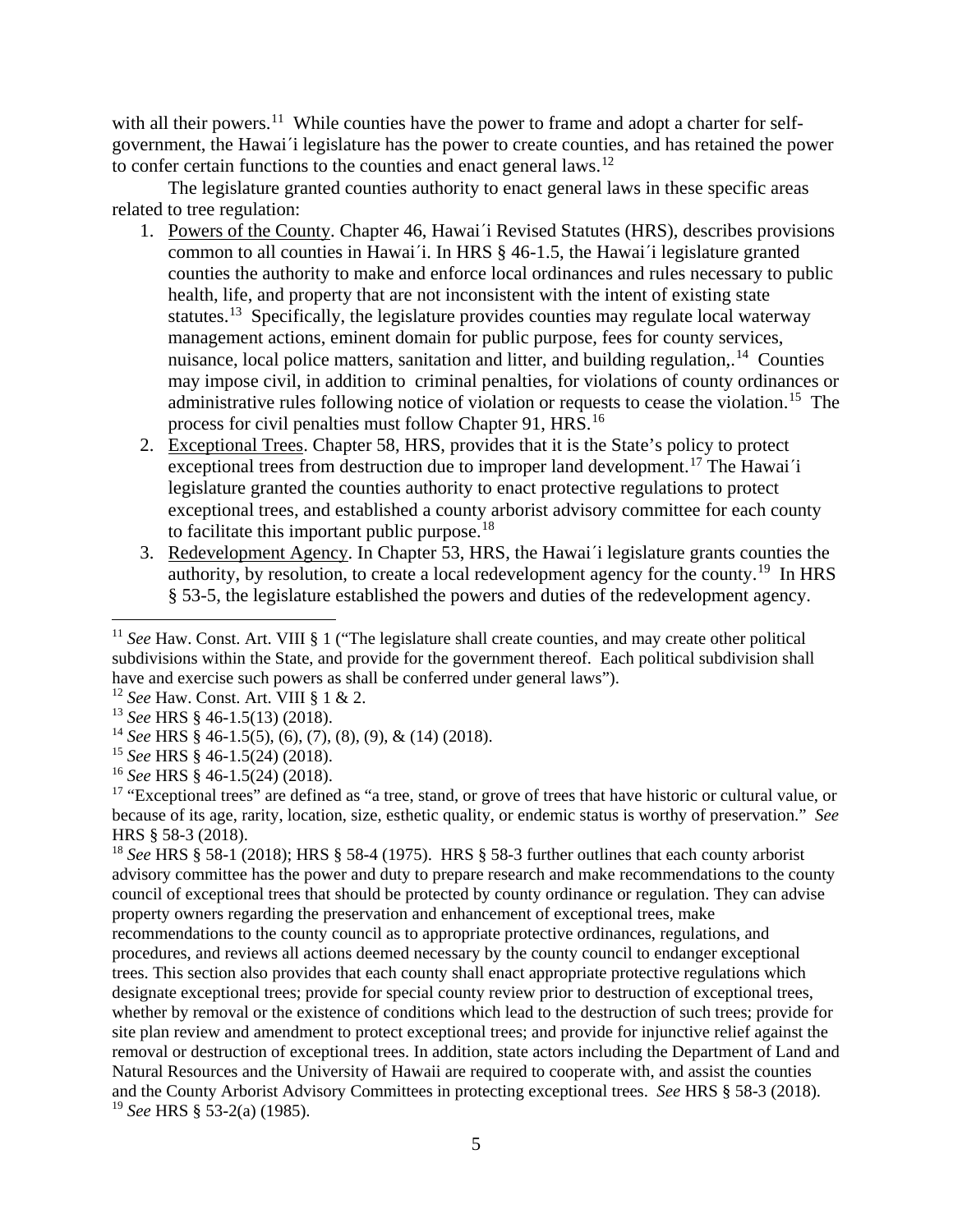The redeveloped agency is tasked with the responsibility of undertaking and carrying out urban renewal projects, and in preparing a general neighborhood renewal plan for specific areas within the county that the planning commission has determined to be a blighted area.<sup>20</sup> As an alternative to creating a redevelopment agency, counties may exercise their authority through a county agency by enacting an ordinance.<sup>[21](#page-5-2)</sup>

4. Hawai'i State Planning Act. In the Hawai'i State Planning Act, or Chapter 226, HRS, the legislature set forth the Hawaii State Plan, which serves as a guide for the future longrange development of the state, and identifies goals, objectives, polices, priorities guidelines, and implementation mechanisms to bring the plan to fruition.<sup>[22](#page-5-3)</sup> Specifically, HRS §§ 226-52 and 58 provide that counties with the power to create general plans and development plans following certain guidelines.<sup>[23](#page-5-4)</sup>

#### <span id="page-5-0"></span>**B. Summary of County Ordinances**

A supplemental excel tables contains every ordinance listed by county that could be found related to trees. Below is a summary table of the information contained in the tables. The categories outlined in the table are intended to generally cover the subject matter of the ordinance. Importantly, each county may draft ordinances differently even when covering the same subject matter. For instance, just because a county regulates trees qualifying as nuisance, does not mean the nuisance is regulated in the same manner. Thus, the table below should be used as a general guide only to make the information digestible.

|                 | Category          | Honolulu | <b>Maui</b> | Kaua'i | Hawai'i |
|-----------------|-------------------|----------|-------------|--------|---------|
| <b>Class of</b> | Exceptional trees |          |             |        |         |
| tree            | Hazardous trees   |          |             |        |         |

Categories where counties have adopted tree regulations:

<span id="page-5-3"></span><sup>22</sup> *See* HRS § 226-2 (2015).

<span id="page-5-1"></span><sup>&</sup>lt;sup>20</sup> "Blighted area" means an area (including a slum area), whether it is improved or unimproved, in which conditions such as: the dilapidation, deterioration, age, or obsolescence of the buildings or improvements thereon; inadequate ventilation, light, sanitation, or open spaces, or other insanitary or unsafe conditions; high density of population and overcrowding; defective or inadequate street layout; faulty lot layout in relation to size, adequacy, accessibility, or usefulness; diversity of ownership; tax or special assessment delinquency exceeding the fair value of the land; defective or unusual conditions of title; improper subdivision or obsolete platting; existence of conditions which endanger life or property by fire or other causes; or any combination of these factors or conditions predominate, thus making the area an economic or social liability, or conducive to ill health, transmission of disease, infant mortality, juvenile delinquency, or crime, or otherwise detrimental to the public health, safety, morals, and welfare. HRS § 53-1 (2018); see also HRS § 53-51 (1965).

<span id="page-5-2"></span><sup>21</sup> *See* HRS § 53-81 (1974).

<span id="page-5-4"></span><sup>23</sup> *See* HRS § 226-52(a)(4) (1991); HRS § 226-58 (1991). County General Plans are written by each respective county to "define the overall theme, goals, objectives, policies, and priority guidelines," and "address the unique problems and needs of each county." *See* HRS § 226-52(a)(4) (1991). A county development plan sets out a comprehensive long-range plan for the county, whereas a development plan is a relatively detailed plan for an area or region within a county to implement the objectives and policies of a county's general plan.<sup>23</sup> Both county general plans and development plans are created through collaboration between state agencies, county agencies, and input from the general public. *See* HRS § 226- 58 (1991).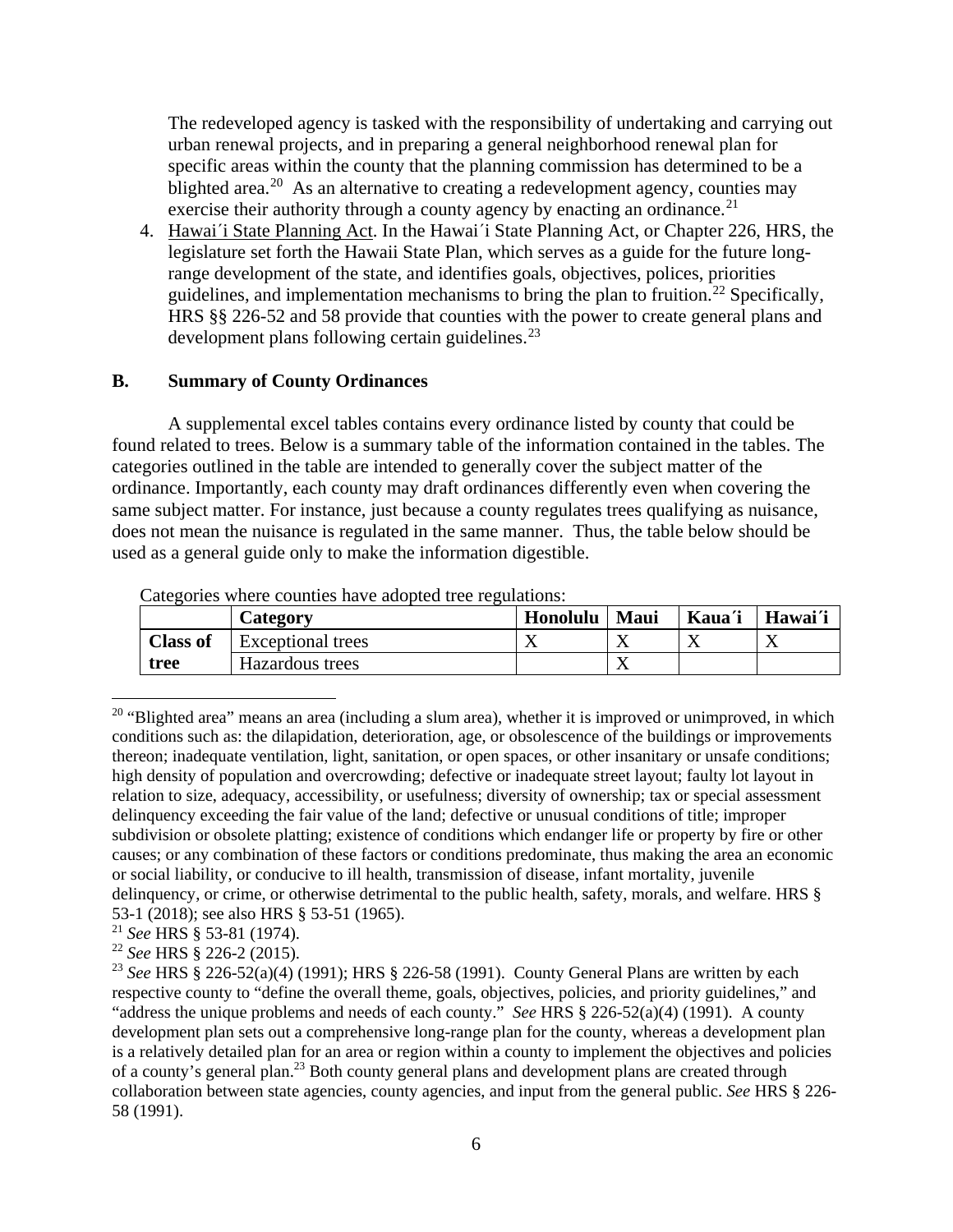|                | Category                                                    | Honolulu | Maui | Kaua'i | Hawai'i |
|----------------|-------------------------------------------------------------|----------|------|--------|---------|
|                | Nuisance trees                                              | X        |      |        | X       |
| <b>Public</b>  | Public parks                                                | X        | X    | X      |         |
| spaces         | Public streets and sidewalks (not<br>part of a subdivision) | X        | X    | X      | X       |
|                | Public wastewater                                           |          | X    |        |         |
| <b>Private</b> | Private streets                                             | X        |      |        |         |
| spaces         | <b>Building</b>                                             | X        | X    |        |         |
| (may           | Grading and grubbing                                        | X        | X    | X      |         |
| also           | <b>Districts</b>                                            | X        | X    |        | X       |
| include        | Development standards                                       | X        |      |        |         |
| public         | Development plans                                           | X        |      | X      |         |
| spaces)        | Subdivisions                                                | X        | X    | X      |         |
|                | Zoning classification                                       |          |      |        | X       |
|                | Fire Code                                                   | X        | X    | X      | X       |
|                | Property taxes                                              |          |      |        | X       |

## <span id="page-6-0"></span>**C. County Agencies**

One or more agency may share jurisdiction over one tree depending on the tree's location or classification, or whether an entity is applying for a permit to remove the tree. Therefore, the following paragraphs briefly discuss each agency that may be involved in regulating trees within each county.



#### **AGENCY RESPONSIBILITY**

From: *City and County of Honolulu Complete Streets Design Manual* (2016). This figure shows many different county and state agencies along with private parties are involved in maintaining urban corridors, including street trees.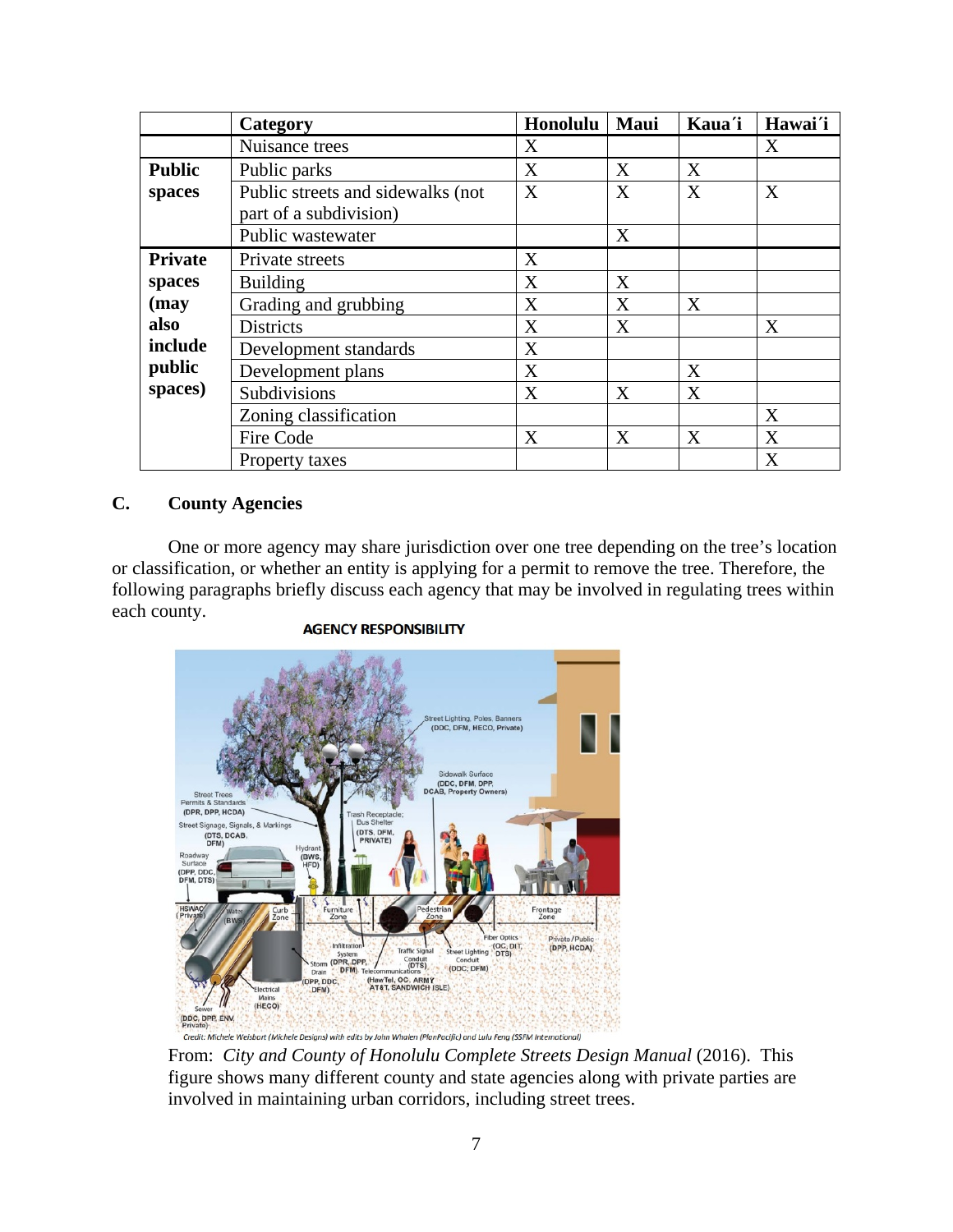## <span id="page-7-0"></span>1. City and County of Honolulu

## *a. Department of Parks and Recreation, Division of Urban Forestry*

The Honolulu Department of Parks and Recreation (DPR) is responsible for all city parks across the island of O´ahu. Within DPR, the Division of Urban Forestry (DUF) is especially pertinent to urban trees. DUF's Horticultural Services Branch is responsible for planting, growing, and maintaining urban trees, clearing fallen trees or branches from city streets, and conserving valuable existing trees from destruction. DPP/DUF also oversees the Exceptional Tree Program and the Arborist Advisory Committee of the City and County of Honolulu which ensures that trees that have exceptional tree status are protected by county ordinance.<sup>[24](#page-7-1)</sup>

Administrative Rules (hyperlinks below):

- 1. [Rules and Regulations Relative to Planting and Maintenance of Street Trees](https://www.honolulu.gov/rep/site/dpr/rules/Rules_Trees_Street.pdf)
- 2. [Standards and Procedures for the Planting of Street Trees](http://www.honoluludpp.org/Portals/0/pdfs/zoning/StreetTreeStandards.pdf)
- 3. [Guidelines for Inquires Relating to Trees](https://www.honolulu.gov/rep/site/dpr/duf_docs/guidelinesfortreeinquiries072011.pdf)

## *b. Department of Planning and Permitting*

The Department of Planning and Permitting (DPP) is responsible for the City and County of Honolulu's long-range planning, and the administration and enforcement of land use ordinances, the construction of buildings, and standards for infrastructure requirements. Within DPP, there are four main divisions that regulate trees – Urban Design Branch, Site Development Division, Building Division, and Customer Services Office.<sup>[25](#page-7-2)</sup>

The Urban Design Branch reviews Street Tree Planting Plans, landscape plans, and any construction plans that effect existing Street Trees. The Site Development Division administers Subdivision Rules and Regulations regarding grading, storm water management and sidewalk standards. The Building Division reviews any future construction plans and building permits for compliance with land use ordinances including landscaping requirements. The Customer Services Office is responsible for site inspection and the enforcement of land use ordinances that affect street trees and urban landscaping. Both the Building Division and the Customer Services Office often coordinate with DPR/DUF for their knowledge of plants and to ensure compliance with landscaping standards that DPP administers.<sup>[26](#page-7-3)</sup>

Administrative Rules (hyperlinks below):

- 1. Rules of The [Building](http://www.honoluludpp.org/Portals/0/AboutDPP/administrativerules/DppRules01BBA.pdf) Board of Appeals
- 2. Part 1 Rules of Practice and [Procedure](http://www.honoluludpp.org/Portals/0/AboutDPP/administrativerules/DppRules02PracticeProcd.pdf)
- 3. Part 2 Rules Relating to Shoreline Setbacks and the Special [Management](http://www.honoluludpp.org/Portals/0/AboutDPP/administrativerules/DppRules03Shoreline.pdf) Area
- 4. Part 3 Rules of the Zoning Board of [Appeals](http://www.honoluludpp.org/Portals/0/AboutDPP/administrativerules/DppRules04ZBA.pdf)
- 5. Rules Relating to [Administration](http://www.honoluludpp.org/Portals/0/AboutDPP/administrativerules/DppRules05AdminCode.pdf) of Codes
- 6. Rules of the [Engineering](http://www.honoluludpp.org/Portals/0/AboutDPP/administrativerules/DppRules06Engineering.pdf) Division
- 7. Rules of the Department of Planning and Permitting for Processing [Amendments](http://www.honoluludpp.org/Portals/0/AboutDPP/administrativerules/DppRules07GPlan.pdf) to the [General](http://www.honoluludpp.org/Portals/0/AboutDPP/administrativerules/DppRules07GPlan.pdf) Plan

<span id="page-7-1"></span> <sup>24</sup> *See* City and County of Honolulu Department of Parks and Recreation<https://www.honolulu.gov/parks/>

<span id="page-7-3"></span><span id="page-7-2"></span><sup>&</sup>lt;sup>25</sup> See City and County of Honolulu Department of Planning and Permittin[g http://www.honoluludpp.org/](http://www.honoluludpp.org/) <sup>26</sup> *See* City and County of Honolulu Department of Planning and Permitting, [http://www.honoluludpp.org/AboutDPP/WhatWeDo.aspx.](http://www.honoluludpp.org/AboutDPP/WhatWeDo.aspx)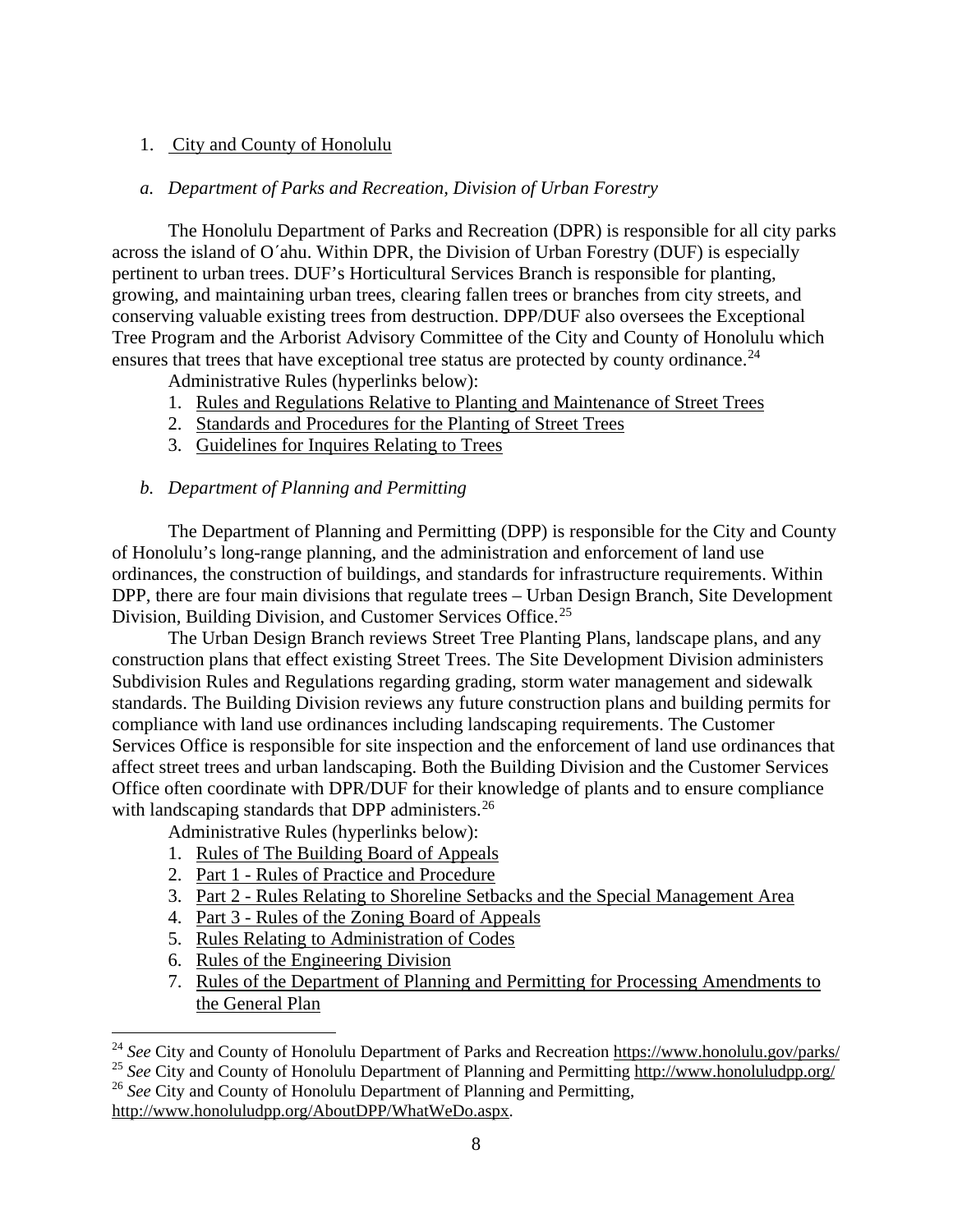- 8. Part 4 Procedures for Revising the Public [Infrastructure](http://www.honoluludpp.org/Portals/0/AboutDPP/administrativerules/DppRules08Part4.pdf) Map
- 9. Rules for Processing Amendments to the [Development](http://www.honoluludpp.org/Portals/0/AboutDPP/administrativerules/DppRules08Amendments.pdf) Plans and Sustainable [Communities](http://www.honoluludpp.org/Portals/0/AboutDPP/administrativerules/DppRules08Amendments.pdf) Plans
- 10. Procedures for the [Amendment](http://www.honoluludpp.org/Portals/0/AboutDPP/administrativerules/DppRules09StateLandUse.pdf) of State Land Use District Boundaries
- 11. Rules of the Planning [Commission](http://www.honoluludpp.org/Portals/0/AboutDPP/administrativerules/DppRules11PlanningC.pdf)
- 12. [Subdivision](http://www.honoluludpp.org/Portals/0/AboutDPP/administrativerules/DppRules12Subdivisions.pdf) Rules and Regulations
- 13. Park Dedication Rules and [Regulations](http://www.honoluludpp.org/Portals/0/AboutDPP/administrativerules/Park%20Dedication%20Rules_%20Regs.pdf)
- 14. Storm Drainage [Standards](http://www.honoluludpp.org/Portals/0/AboutDPP/administrativerules/Final%20Storm%20Drainage%20Standards%20August%202017.pdf)
- 15. Part 5 201h [Rules](http://www.honoluludpp.org/Portals/0/AboutDPP/administrativerules/201H%20Rules.pdf)

## *c. Department of Land Management*

The Department of Land Management (DLM) manages the City and County of Honolulu's real property interests, except those under the jurisdiction of the Department of Parks and Recreation.<sup>[27](#page-8-0)</sup> DLM consults with and advises executive departments and agencies on best practices in land management, property management, and conservation and stewardship with respect to real property under the jurisdiction of executive departments and agencies. This includes activities relating to Transit Oriented Development (TOD) special districts, and public/private partnership agreements. DLM also administers the Clean Water Natural Lands Fund, which acquires real property within the City and County of Honolulu to protect and conserve undeveloped land.[28](#page-8-1)

## *d. Board of Water Supply*

The Board of Water Supply (BWS) manages Oahu's municipal water resources and distribution system. BWS is responsible for managing, maintaining, and designing citywide water infrastructure, and therefore reviews where the locations of trees are relative to the city's underground system, as tree roots can cause issues with underground infrastructure such as water mains. $^{29}$  $^{29}$  $^{29}$ 

References (hyperlinks below):

- 1. [BWS Strategic Plan](https://www.boardofwatersupply.com/about-us/bws-strategic-plan)
- 2. [Watershed Management Plan](https://www.boardofwatersupply.com/water-resources/watershed-management-plan)
- 3. BWS [Water Master Plan](https://www.boardofwatersupply.com/water-resources/water-master-plan)
- 4. [Stakeholder Advisory Group](https://www.boardofwatersupply.com/water-resources/water-master-plan/stakeholder-advisory-group)
- 5. [Rules & Regulations](https://www.boardofwatersupply.com/about-us/rules-and-regulations)

## *e. Office of Climate Change, Sustainability and Resiliency*

The Office of Climate Change, Sustainability and Resiliency (Resilience Office) is tasked with tracking climate change science and potential impacts on City facilities, coordinating actions and policies of departments within the City to increase community preparedness,

<span id="page-8-0"></span> <sup>27</sup> *See* City and County of Honolulu Department of Land Management, [https://www.honolulu.gov/dlm.html.](https://www.honolulu.gov/dlm.html)

<span id="page-8-1"></span><sup>&</sup>lt;sup>28</sup> *See* City and County of Honolulu Department of Land Management, Clean Water and Natural Lands<br>Fund, https://www.honolulu.gov/dlm/cwnl-fund-projects.html.

<span id="page-8-2"></span><sup>&</sup>lt;sup>29</sup> See City and County of Honolulu Board of Water Supply, [https://www.boardofwatersupply.com/.](https://www.boardofwatersupply.com/)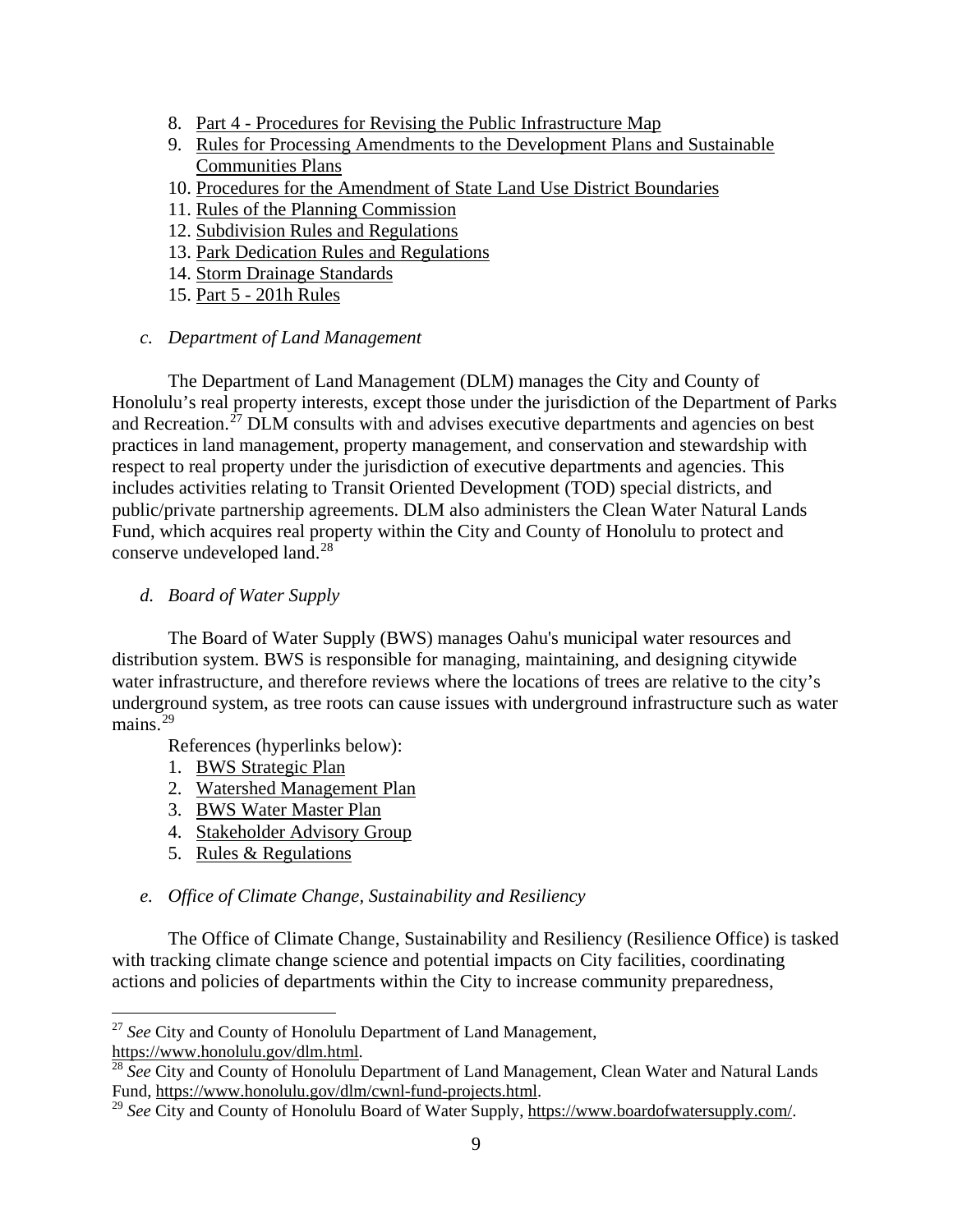developing resilient infrastructure in response to the effects from climate change, and integrating sustainable and environmental values into City plans, programs, and policies. The Resilience Office has stated that Honolulu's urban forest is essential to combat the effects of climate change and to create a resilient future for the county, as forests provide vital ecosystem services such as the sequestration of carbon, heat mitigation, energy savings, air pollutant removal, storm water and soil erosion management, habitat for wildlife, food, stress reduction, improved learning and concentration in schools, and improved health and productivity.[30](#page-9-0)

References (hyperlinks below):

- 1. [Urban Tree Canopy Assessment](http://www.smarttreespacific.org/projects/honolulu-urban-tree-canopy-assessment/)
- 2. [Standards and Procedures for the](http://www.honoluludpp.org/Portals/0/pdfs/engineering/StreetTreeStandards.pdf) Planting of Street Trees (1999) and [amended](https://www.resilientoahu.org/s/Hnl-Standards-and-Procedures-for-the-Planting-of-Street-Trees.pdf)
- 3. [Street Tree Review and Approval Procedures](http://www.honoluludpp.org/Portals/0/pdfs/engineering/StreetTreeReview.pdf) (2005)
- 4. [Urban Reforestation Master Plan](https://www.resilientoahu.org/s/Hnl-Reforestation-Master-Plan-2006.pdf) (2006)
- 5. [Municipal Forest Resource Analysis](https://www.resilientoahu.org/s/Hnl-Municipal-Forest-Resource-Analysis-2007.pdf) (2007)
- 6. [Guidelines and Standards for](https://www.resilientoahu.org/s/Hnl-Guidelines-and-Standards-for-Trees-in-Urban-Areas-Amended-2016.pdf) Trees in Urban Areas (2016)
- 7. [Recommended Trees and Palms for Streets](https://www.resilientoahu.org/s/Hnl-Recommended-Trees-and-Palms-for-Streets-2017.pdf) (2017)
- 8. [TOD Special District Design Guidelines](http://www.honoluludpp.org/Portals/0/pdfs/zoning/TOD%20Guidelines%208-29-18.pdf) (2018)

## *f. Department of Transportation Services*

With respect to trees, the Department of Transportation Services (DTS) drafted the Honolulu Complete Streets Design Manual to be used by DTS and other county agencies to improve street planning and design. The Honolulu Complete Streets Ordinance was passed in 2012, and one of the ten goals of the ordinance is to "[i]ncorporate trees and landscaping as integral components of complete streets."[31](#page-9-1) The Honolulu Complete Streets Design Manual has section for urban forestry and street trees, and describes principles that improve planning and design to create space for trees and landscaping in traffic ways.<sup>[32](#page-9-2)</sup>

Reference (hyperlink below):

1. [Honolulu Complete Streets Design Manual](http://www4.honolulu.gov/docushare/dsweb/Get/Document-187742/160908%20Honolulu%20Complete%20Streets%20Design%20Manual_Final.pdf)

## *g. Department of Facilities Maintenance*

The Department of Facilities Maintenance (DFM) is broadly tasked with performing street and waterway maintenance actions, which includes removing vegetation and debris from waterways and roadways.<sup>[33](#page-9-3)</sup> DFM can also be called on to maintain landscaping at public buildings.<sup>[34](#page-9-4)</sup> DFM manages the sidewalk maintenance program repairing damage to sidewalks

<span id="page-9-0"></span><sup>&</sup>lt;sup>30</sup> See City and County of Honolulu Office of Climate Change, Sustainability and Resiliency <sup>31</sup> *See City and County of Honolulu Complete Streets Design Manual* at 5 (2016),

<span id="page-9-1"></span>[http://www4.honolulu.gov/docushare/dsweb/Get/Document-](http://www4.honolulu.gov/docushare/dsweb/Get/Document-187742/160908%20Honolulu%20Complete%20Streets%20Design%20Manual_Final.pdf)

<span id="page-9-2"></span>[<sup>187742/160908%20</sup>Honolulu%20Complete%20Streets%20Design%20Manual\\_Final.pdf.](http://www4.honolulu.gov/docushare/dsweb/Get/Document-187742/160908%20Honolulu%20Complete%20Streets%20Design%20Manual_Final.pdf) <sup>32</sup> *See City and County of Honolulu Complete Streets Design Manual* at 254-58 (2016), [http://www4.honolulu.gov/docushare/dsweb/Get/Document-](http://www4.honolulu.gov/docushare/dsweb/Get/Document-187742/160908%20Honolulu%20Complete%20Streets%20Design%20Manual_Final.pdf)

[<sup>187742/160908%20</sup>Honolulu%20Complete%20Streets%20Design%20Manual\\_Final.pdf.](http://www4.honolulu.gov/docushare/dsweb/Get/Document-187742/160908%20Honolulu%20Complete%20Streets%20Design%20Manual_Final.pdf)

<span id="page-9-3"></span><sup>&</sup>lt;sup>33</sup> See City and County of Honolulu, Department of Facilities Maintenance,

[http://www.honolulu.gov/dfmroad/drmdutiesandfunctions.html.](http://www.honolulu.gov/dfmroad/drmdutiesandfunctions.html)

<span id="page-9-4"></span><sup>&</sup>lt;sup>34</sup> *See* Guidelines for Inquires Relating to Trees,

[http://www.honolulu.gov/rep/site/dpr/duf\\_docs/guidelinesfortreeinquiries072011.pdf.](http://www.honolulu.gov/rep/site/dpr/duf_docs/guidelinesfortreeinquiries072011.pdf)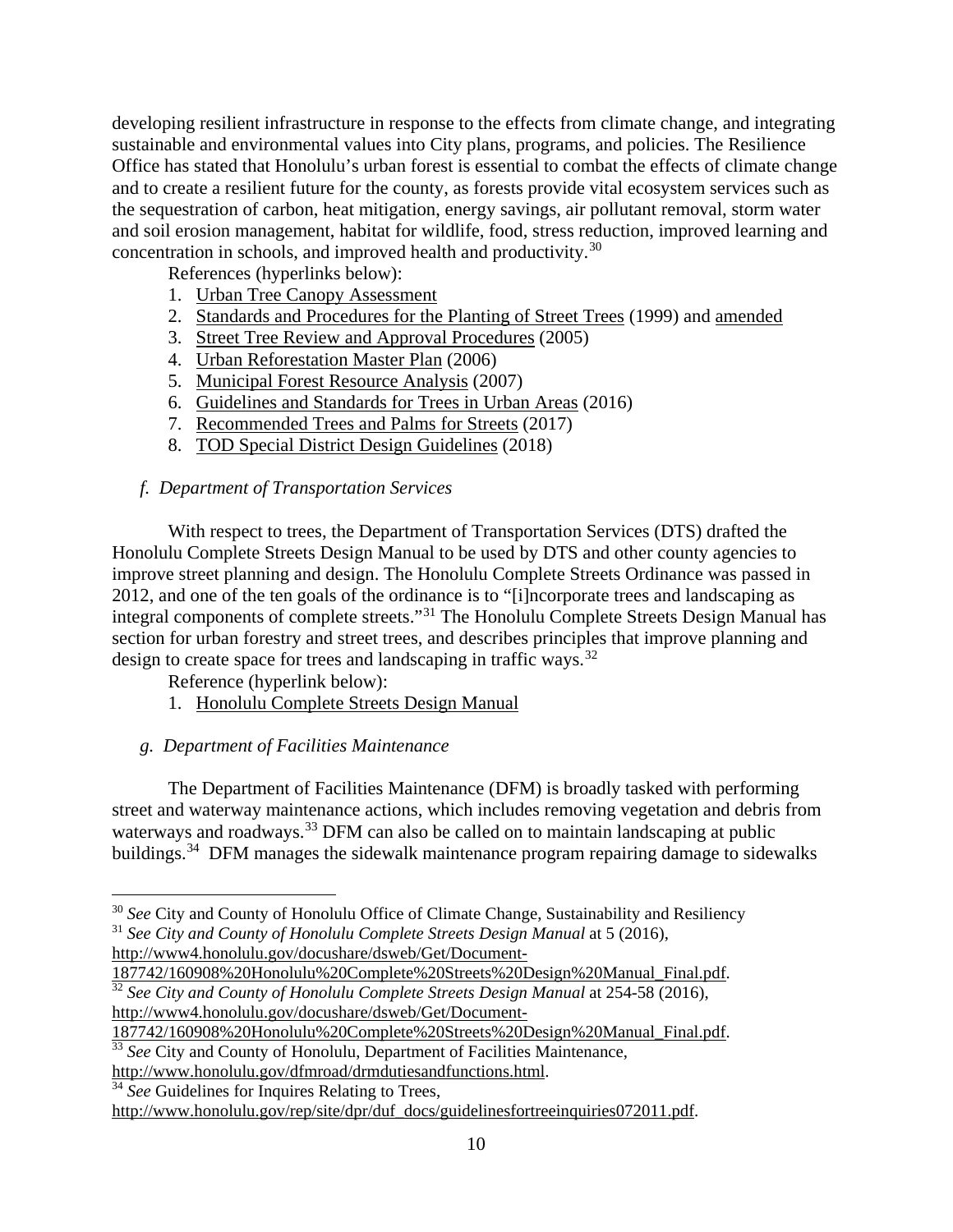from tree roots, weather, and general use; and may be the first to notice if private property owners' actions damage nearby sidewalks and vegetation.<sup>[35](#page-10-1)</sup>

# <span id="page-10-0"></span>2. Maui County

## *a. Department of Parks and Recreation*

The Department of Parks and Recreation (DPR) operates and maintains the County's parks, recreation areas, and recreational service programs for Maui County. In addition, DPR coordinates with other county departments to enforce rules and regulations relating to parks and recreation facilities. Two divisions within DPR are vital to Maui County's urban forest. The Maintenance Division, Beautification Section is responsible for the upkeep and maintenance of the County's street and park trees, as well as landscaping design.<sup>[36](#page-10-2)</sup> The Planning and Development Division reviews new subdivision and community development plans to ensure proper location and acreage of park spaces accompany new development.<sup>[37](#page-10-3)</sup>

Administrative Rules (hyperlinks below):

1. [Rule Relating to the Administration of Parks and Recreational Facilities and Permits](https://www.mauicounty.gov/DocumentCenter/View/107334/Permit-Admin-Rules?bidId=)  [for the Use of Parks and Recreational Facilities](https://www.mauicounty.gov/DocumentCenter/View/107334/Permit-Admin-Rules?bidId=)

# *b. Department of Planning*

The Department of Planning (DP) proposes zoning legislation, drafts updates to the General Plan, Maui Island Plan, and Community Plans, presents reports & recommendations on development proposals, and oversees programs on cultural resources, census and geographic information, flood plain permits, and other special projects and permits. [38](#page-10-4) Related to trees, DP reviews current planning projects requiring Environmental Assessments, Special Management Area Use Permits, Arborist Committee Plan Review, and Landscape Planting Plan Review.<sup>[39](#page-10-5)</sup> Within the Department of Planning, the Current Planning Division, the Long Range Planning Division, and the Plan Implementation Division are crucial to the governance of urban trees.

The Current Planning Division oversees trees in currently ongoing projects and may allow, limit, or disallow the planting, removal, or specific placement of trees according to existing statutes as they pertain to short term projects.<sup>[40](#page-10-6)</sup>

The Long-Range Planning Division is responsible for preparing, monitoring, and implementing Maui's General plans, the Countywide Policy Plan, Maui Island Plan and community plans. Specifically, this division may undertake special planning studies such as

<span id="page-10-1"></span><sup>&</sup>lt;sup>35</sup> See City and County of Honolulu, Department of Facilities Maintenance,

[http://www.honolulu.gov/dfmroad/drmsidewalkmaintenanceprogram.html.](http://www.honolulu.gov/dfmroad/drmsidewalkmaintenanceprogram.html)

<span id="page-10-2"></span><sup>&</sup>lt;sup>36</sup> See Maui County Department of Parks and Recreation,

[https://www.mauicounty.gov/1156/Maintenance-Division.](https://www.mauicounty.gov/1156/Maintenance-Division)

<span id="page-10-3"></span><sup>&</sup>lt;sup>37</sup> See Maui County Department of Parks and Recreation, [https://www.mauicounty.gov/1157/Planning](https://www.mauicounty.gov/1157/Planning-and-Development-Division)[and-Development-Division.](https://www.mauicounty.gov/1157/Planning-and-Development-Division)

<span id="page-10-4"></span><sup>38</sup> *See* Maui County Department of Planning, [https://www.mauicounty.gov/121/Planning-Department.](https://www.mauicounty.gov/121/Planning-Department)

<span id="page-10-5"></span><sup>39</sup> *See* Maui County Department of Planning, [https://www.mauicounty.gov/1358/Alpha-Listing-of-](https://www.mauicounty.gov/1358/Alpha-Listing-of-Development-Application)[Development-Application.](https://www.mauicounty.gov/1358/Alpha-Listing-of-Development-Application)

<span id="page-10-6"></span><sup>40</sup> *See* Maui County Department of Planning- Current Planning Division, [https://www.mauicounty.gov/1121/Division---Current-Planning.](https://www.mauicounty.gov/1121/Division---Current-Planning)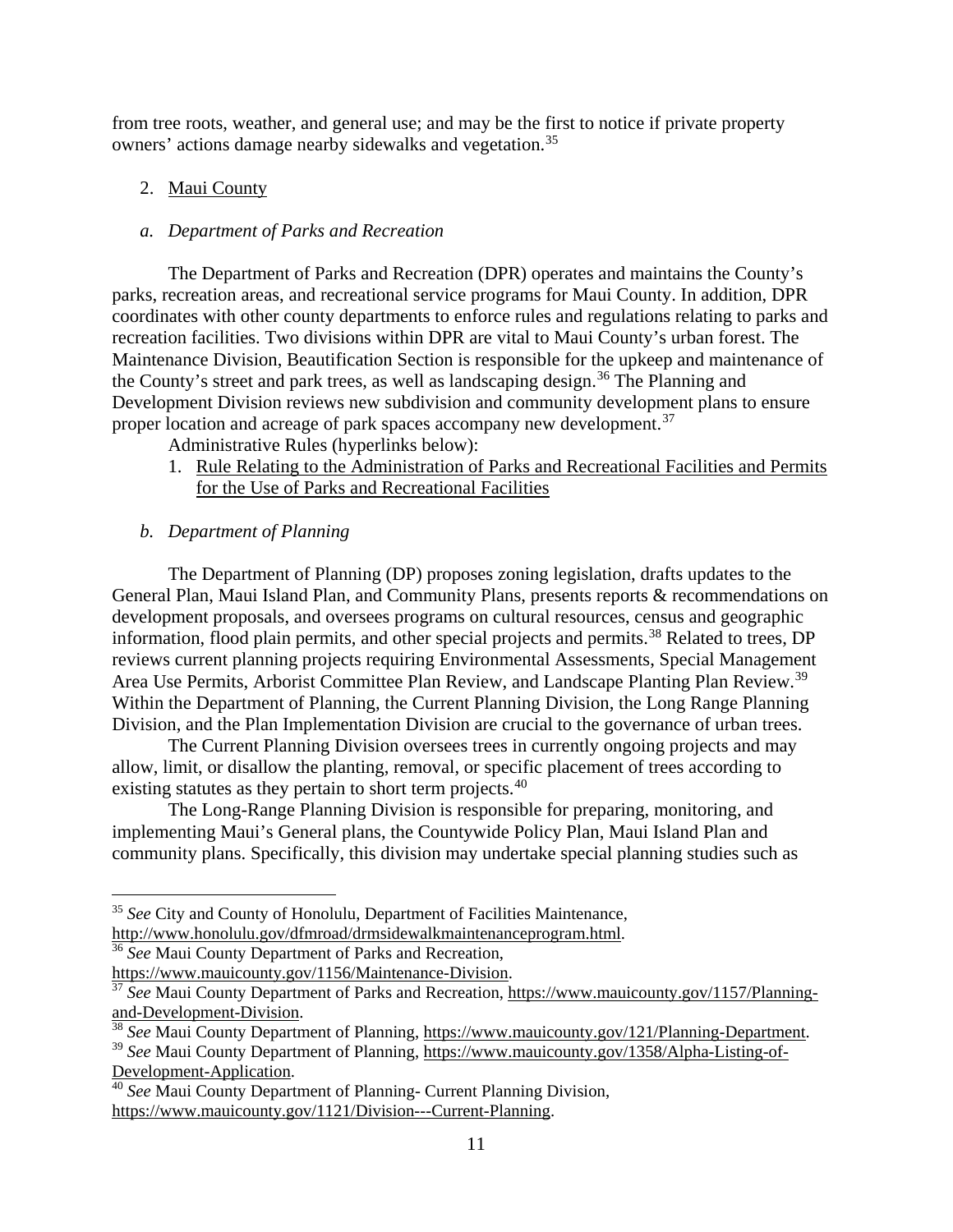Environmental Assessments, prepare updates for or undertake projects recommended by the County's General Plan, revise county ordinance and zoning regulations, and review state land use legislation and regulations as they relate to long range plans. Long-term county improvement initiatives to public spaces involving trees are overseen by this division, and existing trees affected by long term projects and by revisions to county ordinance and zoning regulations are also considered by the Long-Range Division.<sup>[41](#page-11-0)</sup>

The Plan Implementation Division tracks General Plan implementation actions and coordinates with other countywide agencies to accomplish adopted goals. If, for instance, the Arborist Committee chooses to protect certain trees, or if the Mayor's office adopts a plan to plant native trees, the Implementation Department will track progress, provide informational (including GIS) support, and prepare needed special planning studies to fulfill the aims set out in the General Plan, Maui Island Plan, and community plans. <sup>[42](#page-11-1)</sup>

Administrative Rules and References (hyperlinks below):

- 1. [Link to Plan Implementation Division with Links to General Plan and Other Plans](https://www.mauicounty.gov/2016/Division---Plan-Implementation)
- 2. [Proposed Amendments to Special Management Area Permit Rules](https://www.mauicounty.gov/DocumentCenter/View/114238/SMA-Rules-for-MPC-2018)
- 3. [Proposed Amendment to Shoreline Rules](https://www.mauicounty.gov/DocumentCenter/View/114237/ShorelineRules-for-MPC-2018)

## *c. The Department of Public Works*

The Department of Public Works (DPW) is responsible for administering the building, housing, and subdivision ordinances, and approves any proposed subdivision plans.<sup>[43](#page-11-2)</sup> DPW is also responsible for planning, designing, and maintaining the county's highways, and drainage and flood control systems. DPW oversees the Development Services Administration and the Engineering Division which both play a key role in the governance of urban trees.

The Development Services administers the County's subdivision, building, electrical, plumbing, grading, and other construction related to ordinances.[44](#page-11-3) Specifically, the Subdivision Section administers Maui County Code, Title 18, Subdivision Ordinance which includes processing subdivision applications. Subdivision applications frequently involve urban forestry issues, as Title 18 has requirements for subdivision plans including street trees, pedestrian walkways and sidewalks, and the dedication of parks.<sup>[45](#page-11-4)</sup>

Also within Development Services is the Civil Construction Section which is responsible for overseeing site-work construction, which includes the processing of grading and grubbing permits and inspection of work.[46](#page-11-5)

Administrative Rules and References (hyperlinks below):

- 1. [Subdivision Processing Guidelines](https://www.mauicounty.gov/DocumentView.asp?DID=4424)
- 2. [Rules for Flexible Design Standards, MCC, Title 15](https://www.mauicounty.gov/DocumentView.asp?DID=4425)

<span id="page-11-0"></span> <sup>41</sup> *See* Maui County Department of Planning Department - Long Range Planning Division <https://www.mauicounty.gov/1122/Division---Long-Range-Planning>

<span id="page-11-1"></span><sup>&</sup>lt;sup>42</sup> *See* Maui County Department of Planning – Plan Implementation Division,

<span id="page-11-2"></span>[https://www.mauicounty.gov/2016/Division---Plan-Implementation.](https://www.mauicounty.gov/2016/Division---Plan-Implementation) 43 *See* Maui County Department of Public Works, [https://www.mauicounty.gov/124/Public-Works.](https://www.mauicounty.gov/124/Public-Works)

<span id="page-11-3"></span><sup>44</sup> *See* Maui County Department of Public Works, [https://www.mauicounty.gov/558/Development-](https://www.mauicounty.gov/558/Development-Services-Administration)[Services-Administration.](https://www.mauicounty.gov/558/Development-Services-Administration)

<span id="page-11-4"></span><sup>45</sup> *See* Maui County Code (MCC) § 18.20.095; MCC § 18.20.105; MCC § 12.24A.070.

<span id="page-11-5"></span><sup>46</sup> *See* Maui County Department of Public Works, [https://www.mauicounty.gov/1867/Civil-Construction](https://www.mauicounty.gov/1867/Civil-Construction-and-Inspection-Sectio)[and-Inspection-Sectio.](https://www.mauicounty.gov/1867/Civil-Construction-and-Inspection-Sectio)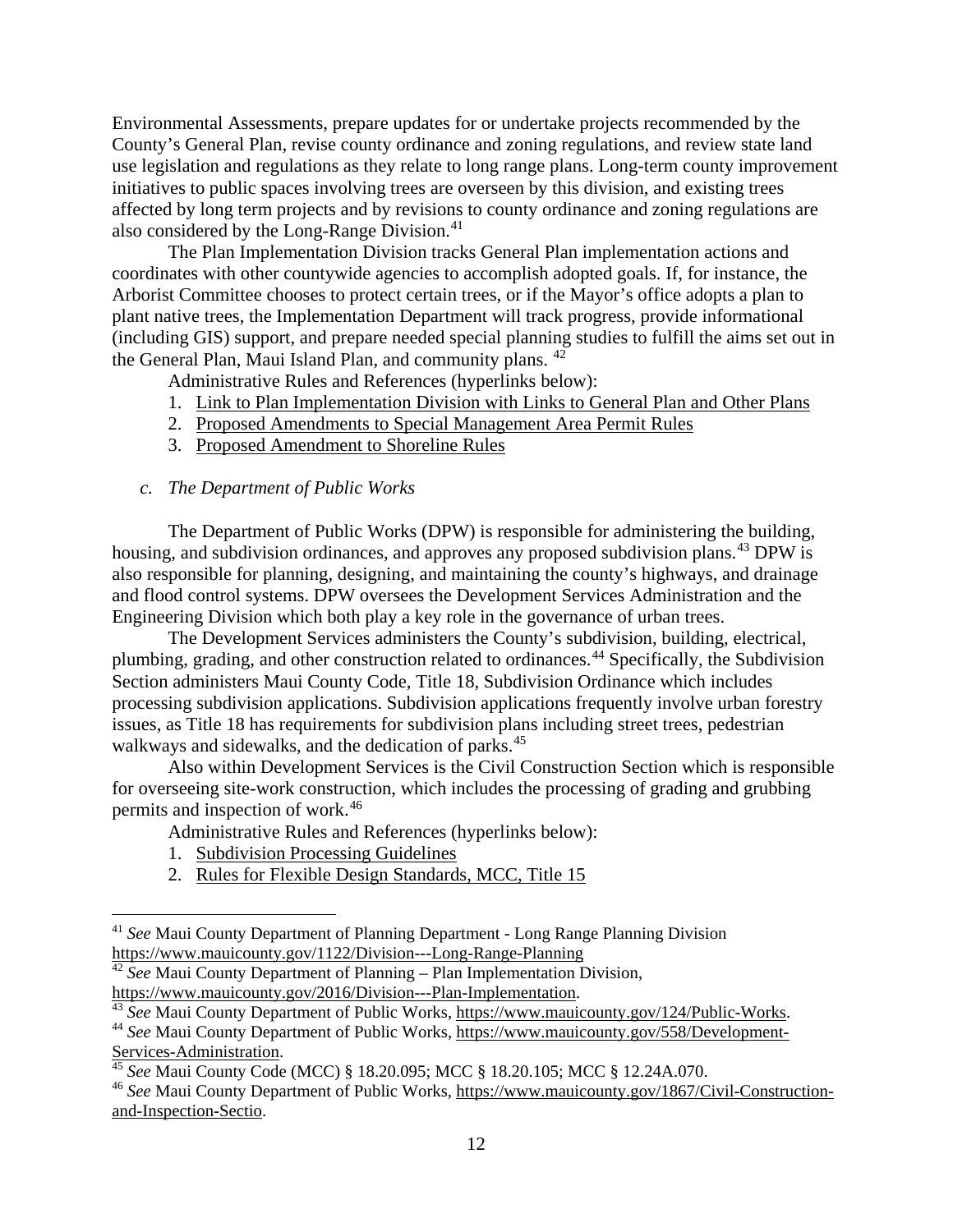- 3. [Rules for the Design of Storm Drainage Facilities](https://www.mauicounty.gov/DocumentCenter/View/82347)
- 4. [SWCD Guideline for Reviewing County Grading and Grubbing Plans](https://www.mauicounty.gov/DocumentCenter/View/115916/SWCD-Guideline-for-Reviewing-County-Grading-and-Grubbing-Plans-rev-040417?bidId=)

## <span id="page-12-0"></span>3. Kaua'i County

## *a. Department of Public Works*

Relevant to trees, the Public Works Department responsibilities include the planning, design, and construction of County-owned facilities and roads; and the permitting, reviewing and enforcement of various codes and other regulations pertaining to public and private construction work. [47](#page-12-1) The Building Division and Engineering Division are particularly relevant to the regulation of urban trees.

The Roads Maintenance Division performs sidewalk and roadway maintenance and repairs, thereby regulating urban trees as they interact with county sidewalks.<sup>[48](#page-12-2)</sup>

The Engineering Division provides general engineering and surveying services for the Department, and administers the Grading, Grubbing and Stock Piling Ordinance, and implementing the County of Kaua'i's Complete Street Design Manual. The Division also provides engineering review and comments for subdivisions/consolidations applications, zoning and use permit application, and building permit applications. [49](#page-12-3)

Reference (hyperlink below):

- 1. County of Kaua´[i Street Design Manual](https://www.kauai.gov/Portals/0/PW_Eng/CoK%20Street%20Design%20Manual_2018%20FINAL.pdf?ver=2018-10-31-145726-607)
- *b. Planning Department*

The Planning Department (PD) advises the Mayor, Planning Commission, and the County Council on planning and land use matters for the County of Kaua'i.<sup>[50](#page-12-4)</sup> PD implements and enforcements of the Zoning and Subdivision Ordinances, and the County's planning program, which includes the General Plan and Comprehensive Zoning Ordinances.<sup>[51](#page-12-5)</sup>

The Long-Range Planning Division within PD maintains and implements the Kaua´i County's General Plan, community plans, and special area plans. [52](#page-12-6) This division processes Special Management Area Permits.

Furthermore, the Regulatory Planning Division administers the zoning and subdivision ordinances that control land use in Kaua´i County.[53](#page-12-7) The Regulatory Planning Division reviews the development projects and administers the Current Comprehensive Zoning Ordinance and the

<span id="page-12-3"></span><sup>49</sup> See Kauai County Department of Public Works – Engineering Division

[Agencies/Planning-Department/Long-Range-Division.](https://www.kauai.gov/Government/Departments-Agencies/Planning-Department/Long-Range-Division)

<span id="page-12-2"></span><span id="page-12-1"></span><sup>&</sup>lt;sup>47</sup> *See* County of Kaua'i Public Works Department [https://www.kauai.gov/PublicWorks.](https://www.kauai.gov/PublicWorks)<br><sup>48</sup> *See* Kauai County Department of Public Works – Roads and Highways Division<br>https://www.kauai.gov/Government/Departments-Agencies/

<https://www.kauai.gov/PublicWorks/Engineering>

<span id="page-12-4"></span><sup>50</sup> *See* County of Kauai Planning Department, [https://www.kauai.gov/Planning.](https://www.kauai.gov/Planning)

<span id="page-12-5"></span><sup>&</sup>lt;sup>51</sup> *See* County of Kauai Planning Department, [https://www.kauai.gov/Planning.](https://www.kauai.gov/Planning)<br><sup>52</sup> *See* County of Kauai Planning Department, [https://www.kauai.gov/Government/Departments-](https://www.kauai.gov/Government/Departments-Agencies/Planning-Department/Long-Range-Division)

<span id="page-12-6"></span>

<span id="page-12-7"></span><sup>53</sup> *See* County of Kauai Planning Department, [https://www.kauai.gov/Government/Departments/Planning-](https://www.kauai.gov/Government/Departments/Planning-Department/Zoning-Land-Use-Permits)[Department/Zoning-Land-Use-Permits.](https://www.kauai.gov/Government/Departments/Planning-Department/Zoning-Land-Use-Permits)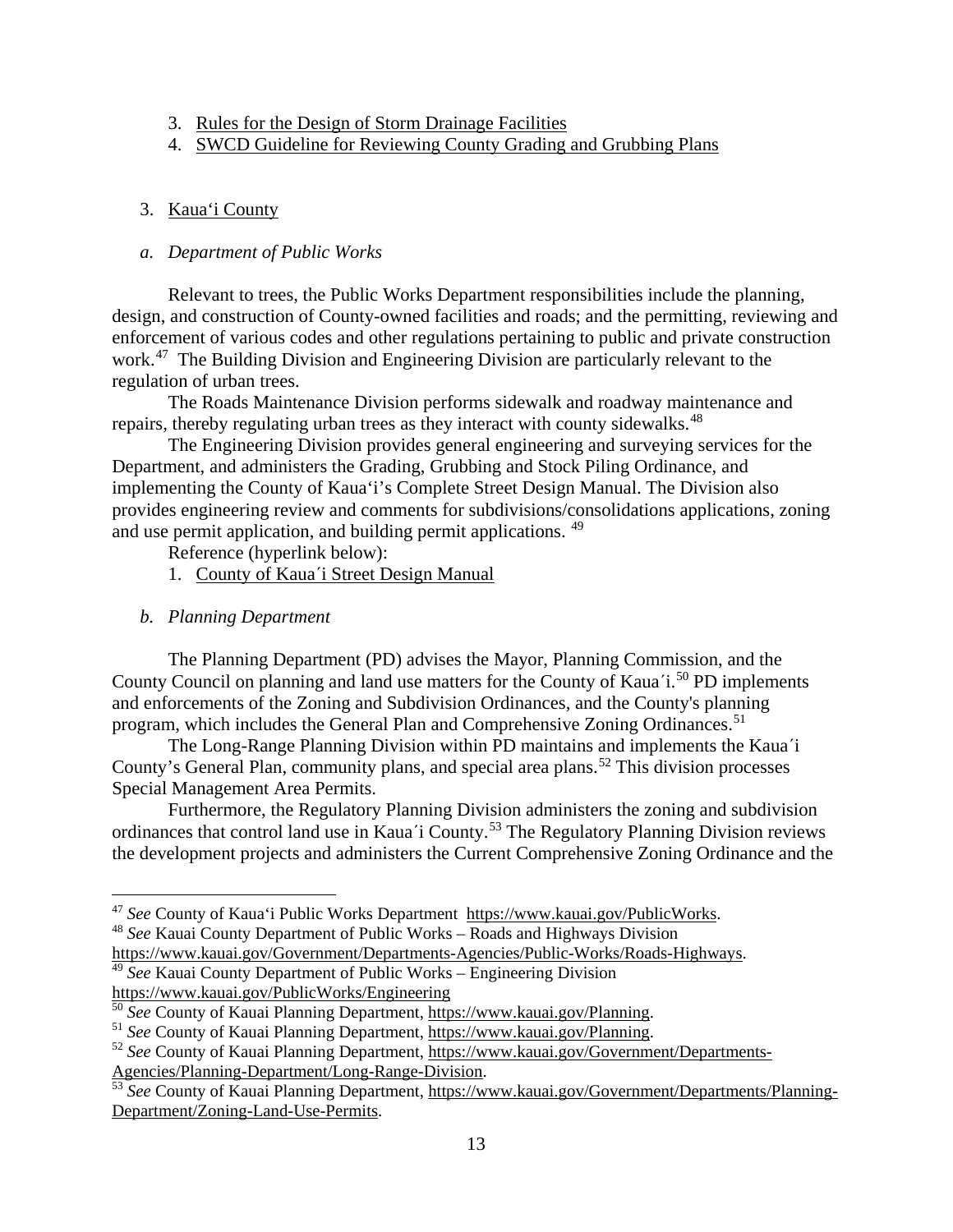Subdivision Ordinance, both of which are relevant to the regulation of urban trees within the context of county development planning, such as the planting of urban trees in subdivisions, and where urban trees and landscaping may be required in specific zoning areas.

- Administrative Rules (hyperlink below):
- 1. [Special Management Area Rules and Regulations](https://www.kauai.gov/Portals/0/Planning/SMA_RulesandRegulations_2011.pdf?ver=2017-07-06-142414-370)
- *c. Department of Parks and Recreation*

The Department of Parks and Recreation (DPR) is responsible for developing, improving, and maintaining the quality of recreational facilities on the County of Kauai.<sup>[54](#page-13-1)</sup> DPR also coordinates, implements, maintains, and monitors the beautification and safety of County property, and sets policies, rules and regulations.

Administrative Rules (hyperlink below):

- 1. [Amendment](https://www.kauai.gov/Portals/0/Parks_Recreation/2016-03-15_AdoptedAmendedSurf-SUP_RulesAndRegulations.pdf?ver=2016-03-16-085528-260) to the Department of Parks Rules & Regulations
- <span id="page-13-0"></span>4. Hawai'i County
	- *a. The Planning Department*

The Planning Department administers the Subdivision and Zoning Codes, which include regulations surrounding urban trees in both current and future subdivisions.<sup>[55](#page-13-2)</sup> Divisions vital to the regulation of urban trees include the Administrative Permits division, the Planning Division, and Long-Range Division.

The Administrative Permits Division administers permitting requirements for subdivisions, plan approval and variances, and is also responsible for enforcing these codes, and in addressing complaints and violations. [56](#page-13-3) The Planning Division administers the permitting requirements of the Zoning Code, State Land Use Law, and Coastal Zone Management Act. The Planning Division can impact urban trees in approving or denying use permits, special permits, rezoning, General Plan Amendments, and State Land Use Boundary Amendments. [57](#page-13-4) The Division of Long-Range Planning is responsible for creating and administering the County's General Plan.<sup>[58](#page-13-5)</sup>

- Administrative Rules (hyperlink below):
- 1. [Planning Department Rules](http://records.co.hawaii.hi.us/weblink/Browse.aspx?dbid=1&startid=56244)
- *b. Department of Parks and Recreation*

<span id="page-13-2"></span><sup>55</sup> *See* County of Hawaii Planning Department, [https://www.hawaiicounty.gov/departments/planning;](https://www.hawaiicounty.gov/departments/planning) County of Hawaii the Planning Department, [http://www.hiplanningdept.com/.](http://www.hiplanningdept.com/)

<span id="page-13-1"></span> <sup>54</sup> *See* County of Kauai Parks and Recreation<https://www.kauai.gov/Parks>

<span id="page-13-3"></span><sup>56</sup> *See* County of Hawaii Planning Department - Divisions -

[http://www.hiplanningdept.com/about/planning-department-divisions/.](http://www.hiplanningdept.com/about/planning-department-divisions/)<br><sup>57</sup> *See* County of Hawaii Planning Department - Divisions -<br>http://www.hiplanningdept.com/about/planning-department-divisions/.

<span id="page-13-4"></span>

<span id="page-13-5"></span><sup>&</sup>lt;sup>58</sup> See County of Hawaii Planning Department - Divisions -

[http://www.hiplanningdept.com/about/planning-department-divisions/.](http://www.hiplanningdept.com/about/planning-department-divisions/)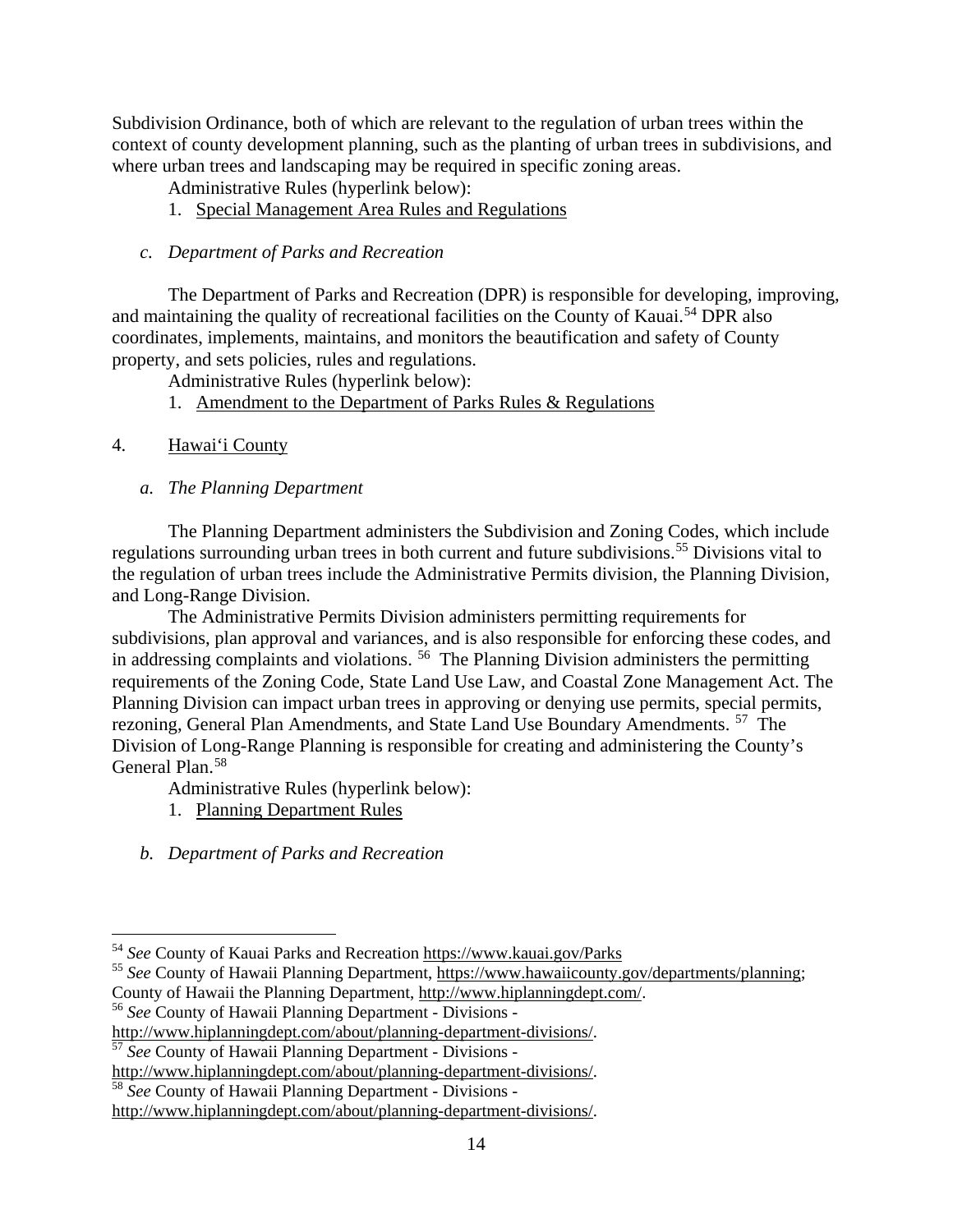The Department of Parks and Recreation, Parks Maintenance division maintains county parks, cemeteries, playgrounds, and other recreational facilities, including the maintenance of landscaping.<sup>59</sup> No administrative rules were found on this department's webpage relevant to trees.

#### *c. The Department of Public Works*

The Department of Public Works (DPW) administers regulatory and code enforcements to improve the health and safety of Hawaii County's communities. Of the six divisions within DPW, the Building division, the Engineering Division, and the Highway Maintenance Division all regulate urban trees in different ways.

The Building division is responsible for inspections, plan reviews, and enforcing compliance to the Hawai'i County Code on building, electrical, plumbing, and the design, construction and maintenance of County-owned facilities.<sup>[60](#page-14-3)</sup> Within the Building Division, the Building Inspection Section reviews permit applications for compliance to current, applicable codes.

The Engineering Division is responsible for planning, designing, reviewing, and constructing road, bridge and flood control facilities. Urban trees are a large part of city landscapes, and the Engineering Division implements and enforces regulatory requirements for all county streets including the maintenance and construction of sidewalks. $61$ 

The Highway Maintenance Division is responsible roadside maintenance of trees and vegetation, debris removal from storm trains, building and repairing sidewalks on county roads, and vegetation management for flood control.<sup>[62](#page-14-5)</sup>

No administrative rules were found on this department's webpage relevant to trees.

## <span id="page-14-0"></span>**D. General Plans**

## <span id="page-14-1"></span>1. City and County of Honolulu

The General Plan for the City and County of Honolulu (CCH) was approved in 1992, and amended by resolution in 2002, as a dynamic island-wide land use policy document.<sup>[63](#page-14-6)</sup> This document addresses physical, social, economic, and environmental concerns affecting the City and County of Honolulu, and provides means by which the City and County government can

<span id="page-14-2"></span> <sup>59</sup> *See* County of Hawaii Department of Parks and Recreation,

<span id="page-14-3"></span>[https://www.hawaiicounty.gov/departments/parks-and-recreation/parks-maintenance.](https://www.hawaiicounty.gov/departments/parks-and-recreation/parks-maintenance) 60 *See* County of Hawaii Department of Public Works,

[https://www.hawaiicounty.gov/departments/public-works/building.](https://www.hawaiicounty.gov/departments/public-works/building)

<sup>61</sup> *See* County of Hawaii Department of Public Works – Engineering Division,

<span id="page-14-5"></span><span id="page-14-4"></span>[http://www.hawaiicounty.gov/public-works-engineering.](http://www.hawaiicounty.gov/public-works-engineering)<br><sup>62</sup> *See* County of Hawaii Department of Public Works – Highway Maintenance Division, http://www.hawaiicounty.gov/public-works-highways.

<span id="page-14-6"></span><sup>&</sup>lt;sup>63</sup> See City and County of Honolulu General Plan (1992),

<http://www.honoluludpp.org/Portals/0/pdfs/planning/generalplan/GPReport.pdf>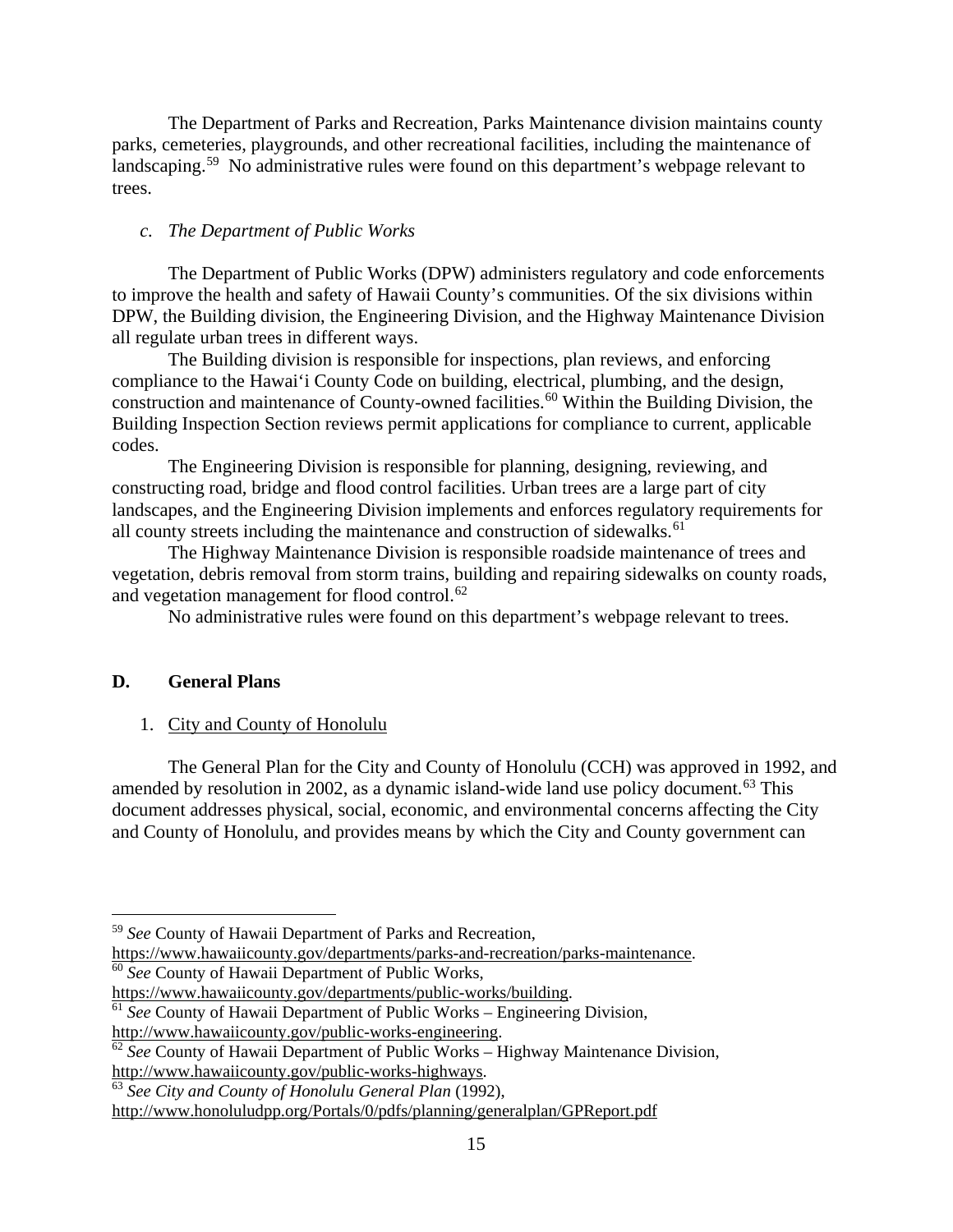plan for the future growth of the metropolitan area of Honolulu. A revision to the General Plan was proposed in 2017, but not yet approved.<sup>[64](#page-15-2)</sup>

The General Plan addresses Honolulu's urban forest in a variety of ways. Broadly, the General Plan includes trees in its vision for Honolulu by projecting goals to protect the natural environment, to preserve the aesthetic beauty of both man-made and natural landscapes, and to provide communities with parks and open spaces for recreation and enjoyment.

- [City and County of Honolulu General Plan](http://www.honoluludpp.org/Portals/0/pdfs/planning/generalplan/GPReport.pdf) (hyperlink)
- <span id="page-15-0"></span>2. Maui County

The County of Maui's Countywide Policy Plan (Policy Plan) was adopted by ordinance in 2010, and provides broad goals, objectives, policies, and implementing actions that portray the desired direction of the County's future.<sup>[65](#page-15-3)</sup> The Policy Plan also serves as an umbrella plan including the Maui Island Plan and the nine Community Plans.

Policy Plan addresses urban forestry in many ways. Core themes within the Policy Plan focus on broad goals to protect the natural environment, improve public parks and public facilities, improve physical infrastructure, and promote sustainable land use and growth management. Within each of these goals are more specific objectives that hone in on a range of implementing actions including the restoration and protection of forests, planting of indigenous species, developing an island-wide network of greenways, and improving the stewardship of the natural environment. The Policy Plan also discusses trees in terms of facilitating economic growth and sustainable development. For example, designing roads and built infrastructure in a manner that preserves scenic resources, using street trees to enhance public roadways, utilizing trees and landscaping so that development is in harmony with the natural environment.

- [County of Maui General Plan](https://www.mauicounty.gov/DocumentCenter/View/11132/Final--Countywide-Policy-Plan---Complete?bidId=) (hyperlink)
- <span id="page-15-1"></span>3. Kaua'i County

The County of Kauai's General Plan (Kaua´i Kākou) was approved by ordinance in 2017, and establishes priorities for managing growth and community development over the next twenty years, guiding future action concerning land use and development regulations, urban renewal programs, and expenditures for capital improvements.[66](#page-15-4) The policies within Kaua´i Kākou guide county decision-making by mapping land use patterns, describing what type of development is desirable, and by setting high-level priorities for infrastructure and programs.

Kaua´i Kākou focuses on urban trees throughout several sectors. Future land use objectives include utilizing green spaces to create thriving commercial town centers and streetscapes, as well as providing access to and revitalizing public parks. Urban trees are embedded in the plan's economic development goals to increase resiliency in the face of climate

<span id="page-15-3"></span><span id="page-15-2"></span> <sup>64</sup> *See* [http://www.honoluludpp.org/Portals/0/pdfs/planning/generalplan/GPUpdate/PR%20GP\\_web.pdf](http://www.honoluludpp.org/Portals/0/pdfs/planning/generalplan/GPUpdate/PR%20GP_web.pdf) <sup>65</sup> *See County of Maui 2030 General Plan Countywide Policy Plan* (2010),

[https://www.mauicounty.gov/DocumentCenter/View/11132/Final--Countywide-Policy-Plan---](https://www.mauicounty.gov/DocumentCenter/View/11132/Final--Countywide-Policy-Plan---Complete?bidId=) [Complete?bidId=.](https://www.mauicounty.gov/DocumentCenter/View/11132/Final--Countywide-Policy-Plan---Complete?bidId=)

<span id="page-15-4"></span><sup>66</sup> *See Kaua´i Kākou Kaua´i County General Plan* (2017),

[https://www.dropbox.com/s/ptm72sqtikcn5kb/Kauai%20Kakou%20General%20Plan%202018%20Onlin](https://www.dropbox.com/s/ptm72sqtikcn5kb/Kauai%20Kakou%20General%20Plan%202018%20Online.pdf?dl=0)  $e.pdf?dl=0.$